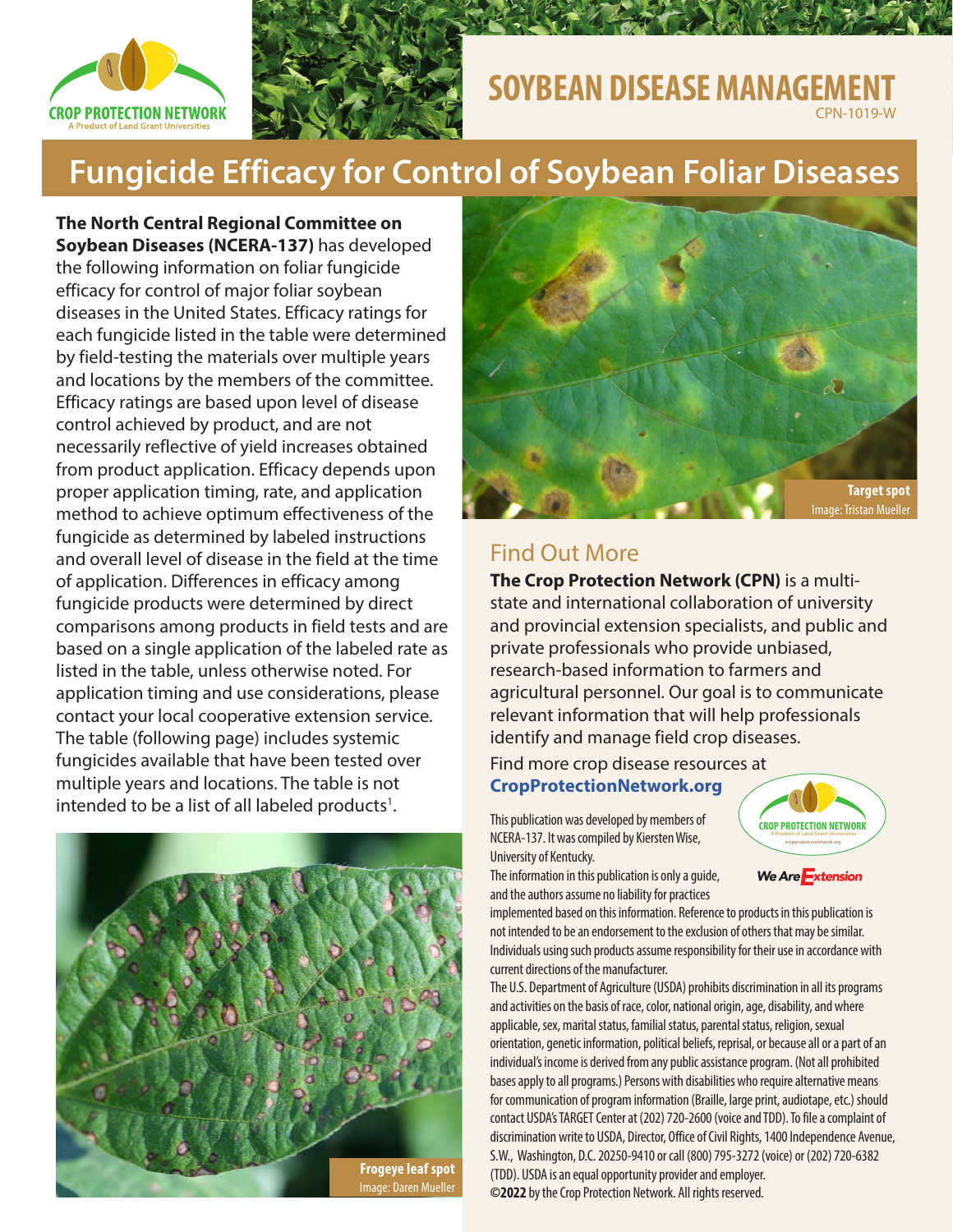

#### **Fungicide mode of action groups:** Group 11 QoI Strobilurins Group 3 DMI Triazoles Group 1 MBC Thiophanates Group 7 SDHI Carboxamides

- 
- Group 29 2,6-Dinitro-anilines

### **Efficacy categories:**

P=Poor; F=Fair; G=Good; VG=Very Good; E=Excellent; NL=Not Labeled for use against this disease; NR=Not Recommended; U=Unknown efficacy or insufficient data to rank product

| <b>Fungicide Efficacy for Control of</b>       |                                                                    |                                       |                  |                             |              |                         |                                        |                                   | <b>Diaporthe</b> (Pod<br>and stem blight) | Soybean rust |                    |                         |                                            |
|------------------------------------------------|--------------------------------------------------------------------|---------------------------------------|------------------|-----------------------------|--------------|-------------------------|----------------------------------------|-----------------------------------|-------------------------------------------|--------------|--------------------|-------------------------|--------------------------------------------|
| <b>Soybean Foliar Diseases Table (02/2022)</b> |                                                                    |                                       |                  |                             | Anthracnose  | Brown spot <sup>2</sup> | leaf blight <sup>3</sup><br>Cercospora | Frogeye<br>leaf spot <sup>4</sup> |                                           |              | <b>Target spot</b> | White mold <sup>5</sup> | restriction <sup>6</sup><br><b>Harvest</b> |
|                                                | <b>Active ingredient (%)</b>                                       | <b>Product/Trade name</b>             | Rate/A (fl oz)   | <b>Aerial web</b><br>blight |              |                         |                                        |                                   |                                           |              |                    |                         |                                            |
| 11                                             | Azoxystrobin 22.9%                                                 | Quadris 2.08 SC,<br>multiple generics | $6.0 - 15.5$     | VG                          | VG           | $P-G$                   | P                                      | P                                 | U                                         | $G-VG$       | $P-F$              | P                       | 14 days                                    |
|                                                | Fluoxastrobin 40.3%                                                | Aftershock 480 SC,<br>Evito 480 SC    | $2.0 - 5.7$      | VG                          | G            | $P-G$                   | P                                      | P                                 | U                                         | $\mathbf{U}$ | U                  | NL                      | 30 days, R5                                |
|                                                | Picoxystrobin 22.5%                                                | Aproach 2.08 SC                       | $6.0 - 12.0$     | VG                          | G            | $P-G$                   | P                                      | P                                 | $\mathsf{U}$                              | $\mathsf{G}$ | U                  | $G^8$                   | 14 days                                    |
|                                                | Pyraclostrobin 23.6%                                               | Headline 2.09 EC/SC                   | $6.0 - 12.0$     | VG                          | VG           | $P-G$                   | P                                      | P                                 | U                                         | VG           | $P-F$              | <b>NL</b>               | 21 days                                    |
| $\overline{3}$                                 | Cyproconazole 8.9%                                                 | Alto 100SL                            | $2.75 - 5.5$     | U                           | $\mathsf{U}$ | VG                      | F                                      | F                                 | U                                         | VG           | $\mathbf{U}$       | <b>NL</b>               | 30 days                                    |
|                                                | Flutriafol 11.8%                                                   | Topguard 1.04 SC                      | $7.0 - 14.0$     | U                           | VG           | VG                      | $P-G$                                  | $G-VG$                            | U                                         | $VG-E$       | P                  | F                       | 21 days                                    |
|                                                | Propiconazole 41.8%                                                | Tilt 3.6 EC,<br>multiple generics     | $4.0 - 6.0$      | P                           | VG           | G                       | <b>NL</b>                              | F                                 | NL                                        | VG           | $\mathbf{U}$       | <b>NL</b>               | R <sub>5</sub>                             |
|                                                | Prothioconazole 41.0%                                              | Proline 480 SC                        | $2.5 - 5.0$      | <b>NL</b>                   | NL           | NL                      | NL                                     | $G-VG$                            | <b>NL</b>                                 | VG           | U                  | F                       | 21 days                                    |
|                                                | Tetraconazole 20.5%                                                | Domark 230 ME                         | $4.0 - 5.0$      | NL                          | VG           | VG                      | $P-G$                                  | $F-G$                             | $\mathsf{U}$                              | $VG-E$       | P                  | Ë                       | R <sub>5</sub>                             |
| 7                                              | Boscalid 70%                                                       | Endura 0.7 DF                         | $3.5 - 11.0$     | U                           | NL           | VG                      | U                                      | P                                 | NL                                        | <b>NL</b>    | U                  | VG                      | 21 days                                    |
|                                                | Inpyrfluxam 31.25%                                                 | Excalia SC                            | 2.0              | E                           | NL           | NL                      | <b>NL</b>                              | NL                                | <b>NL</b>                                 | U            | <b>NL</b>          | <b>NL</b>               | R <sub>5</sub>                             |
| $\mathbf{1}$                                   | Thiophanate-methyl                                                 | Topsin-M,<br>multiple generics        | $10.0 - 20.0$    | U                           | $\mathbf{U}$ | U                       | F                                      | VG                                | $\mathbf{U}$                              | G            | $\mathbf{U}$       | F                       | 21 days                                    |
| 29                                             | Fluazinam 40.0%                                                    | Omega 500 DF                          | $0.75 - 1.0$ pts | <b>NL</b>                   | <b>NL</b>    | NL                      | <b>NL</b>                              | NL                                | <b>NL</b>                                 | <b>NL</b>    | $\mathbf{U}$       | G                       | R <sub>3</sub>                             |
| 11<br>$\overline{3}$                           | Azoxystrobin 25.3%<br>Flutriafol 18.63%                            | Topguard EQ 4.29 SC                   | $5.0 - 7.0$      | VG                          | $\mathbf{U}$ | VG                      | U                                      | $G-VG$                            | U                                         | E            | P                  | U                       | 21 days                                    |
| 11<br>$\overline{3}$                           | Azoxystrobin 18.2%<br>Difenoconazole 11.4%                         | Quadris Top 2.72 SC                   | $8.0 - 14.0$     | U                           | U            | $G-VG$                  | $P-G$                                  | VG                                | F-G                                       | VG           | P                  | <b>NL</b>               | 14 days                                    |
| 11<br>$\overline{3}$                           | Azoxystrobin 19.8%<br>Difenoconazole 19.8%                         | Quadris Top SBX 3.76 SC               | $7.0 - 7.5$      | VG                          | $\mathsf{U}$ | $G-VG$                  | $P-G$                                  | VG                                | $F-G$                                     | VG           | $F-G$              | U                       | 14 days                                    |
| 11<br>$\overline{3}$                           | Azoxystrobin 7.0%<br>Propiconazole 11.7%                           | Quilt 1.66 SC,<br>multiple generics   | $14.0 - 20.5$    | U                           | U            | G                       | F                                      | F                                 | U                                         | VG           | P                  | NL                      | 21 days                                    |
| 11<br>$\overline{3}$                           | Azoxystrobin 13.5%<br>Propiconazole 11.7%                          | Quilt Xcel 2.2 SE                     | $10.5 - 21.0$    | E                           | VG           | G                       | F                                      | F                                 | U                                         | VG           | P                  | NL                      | R <sub>6</sub>                             |
| $\overline{7}$<br>11<br>$\overline{3}$         | Benzovindiflupyr 2.9%<br>Azoxystrobin 10.5%<br>Propiconazole 11.9% | Trivapro                              | $13.7 - 20.7$    | E.                          | U            | $G-VG$                  | $P-G$                                  | $F-G$                             | G                                         | $VG-E$       | U                  | <b>NL</b>               | 14 days, R6                                |
| $\overline{3}$<br>11                           | Cyproconazole 7.17%<br>Picoxystrobin 17.94%                        | Aproach Prima 2.34 SC                 | $5.0 - 6.8$      | VG                          | U            | G                       | $P-G$                                  | $F-G$                             | U                                         | $VG-E$       | $F-G$              | NL                      | 14 days                                    |
| 7<br>$\overline{3}$                            | Fluopyram 17.4%<br>Prothioconazole 17.4%                           | Propulse 3.34 SC                      | $6.0 - 10.2$     | NL                          | NL           | U                       | NL                                     | U                                 | U                                         | U            | NL                 | G                       | 21 days                                    |

1 Multiple fungicides are labeled for soybean rust only, powdery mildew, and Alternaria leaf spot, including tebuconazole (multiple products) and myclobutanil (Laredo). Contact fungicides such as chlorothalonil may also be labeled for use. <sup>2</sup> In areas where QoI-fungicide resistant isolates of the brown spot pathogen are present, QoI fungicides may result in poor disease control. <sup>3</sup> Cercospora leaf blight efficacy relies on accurate application timing, and standard R3 application timings may not provide adequate disease control. Fungicide efficacy may improve with earlier or later applications; however, efficacy has been inconsistent with some products. Fungicides with a solo or mixed QoI or MBC mode of action may not be effective in areas where QoI or MBC resistance has been detected in the fungal population that causes Cercospora leaf blight. <sup>4</sup> In areas where Qol-fungicide resistant isolates of the frogeye leaf spot pathogen are not present, Qol fungicides may be more effective than indicated in this table. <sup>5</sup> White mold efficacy is based on R1-R2 application timing, and lower efficacy is obtained at R3 or later application timings, or if disease symptoms are already present at the time of application. <sup>6</sup> Harvest restrictions are listed for soybean harvested for grain. Restrictions may vary for other types of soybean (edamame, etc.) and soybean for other uses such as forage or fodder. <sup>7</sup>Stratego YLD has a supplemental label (2ee) for white mold on soybean only in IL, IN, IA, MI, MN, NE, ND, OH, SD, WI.  $\,$  8 Rating is based on two applications of a 9 fl oz/A rate of Aproach at R1 and R3.

Many products have specific use restrictions about the amount of active ingredient that can be applied within a period of time or the amount of sequential applications that can occur. Please read and follow all specific use restrictions prior to fungicide use. This information is provided only as a guide. It is the responsibility of the pesticide applicator by law to read and follow all current label directions. Reference to products in this publication is not intended to be an endorsement to the exclusion of others that may be similar. Persons using such products assume responsibility for their use in accordance with current directions of the manufacturer. Members or participants in the NCERA-137 group assume no liability resulting from the use of these products.